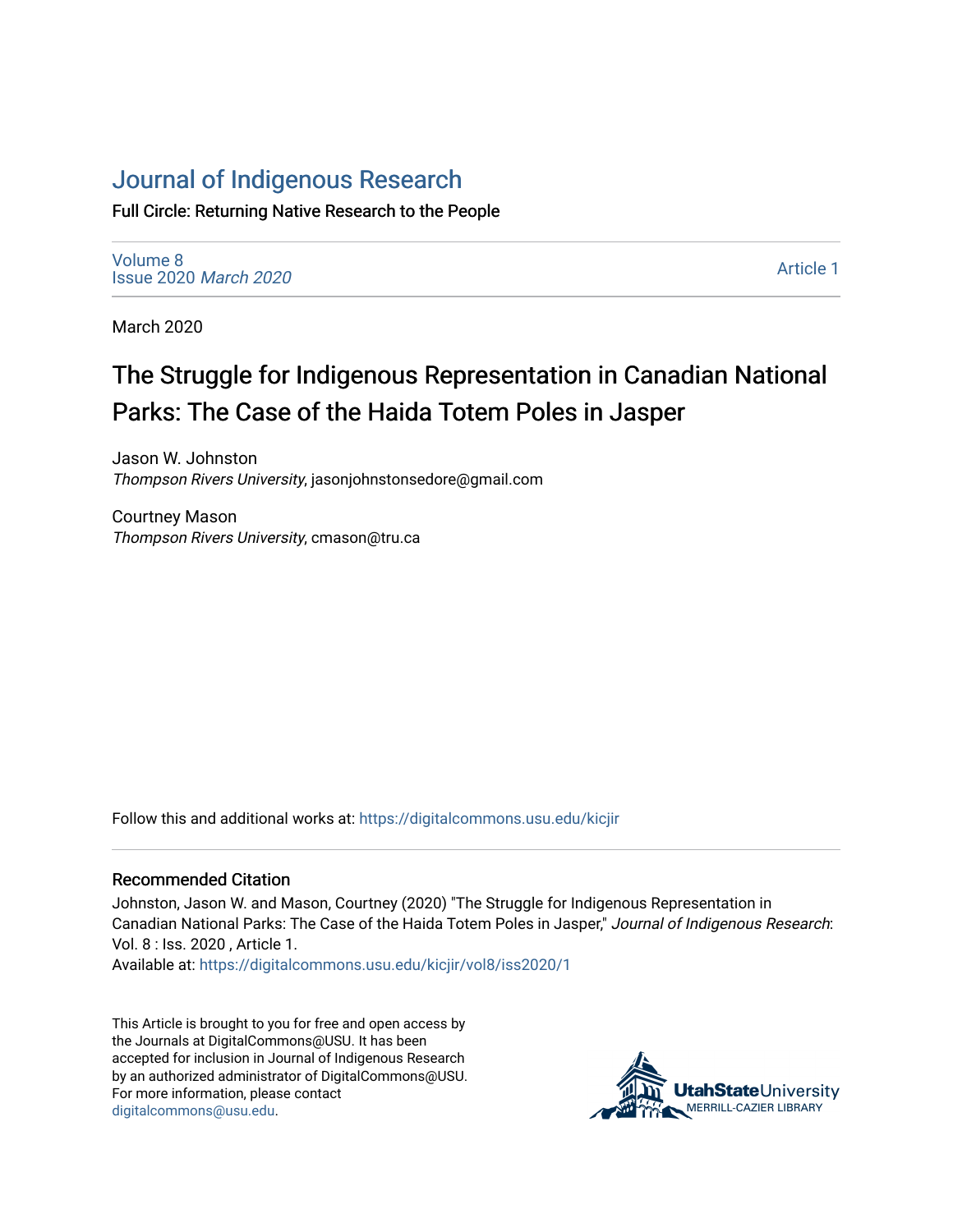### The Struggle for Indigenous Representation in Canadian National Parks: The Case of the Haida Totem Poles in Jasper

#### Cover Page Footnote

To the Indigenous participants and the participants from Jasper National Park, thank you. Without your knowledge, passion and time, this project would not have been possible. While this is only the beginning, your contributions to this work will lead to a deeper understanding and appreciation for the complexities of the issues surrounding Indigenous representation in national parks.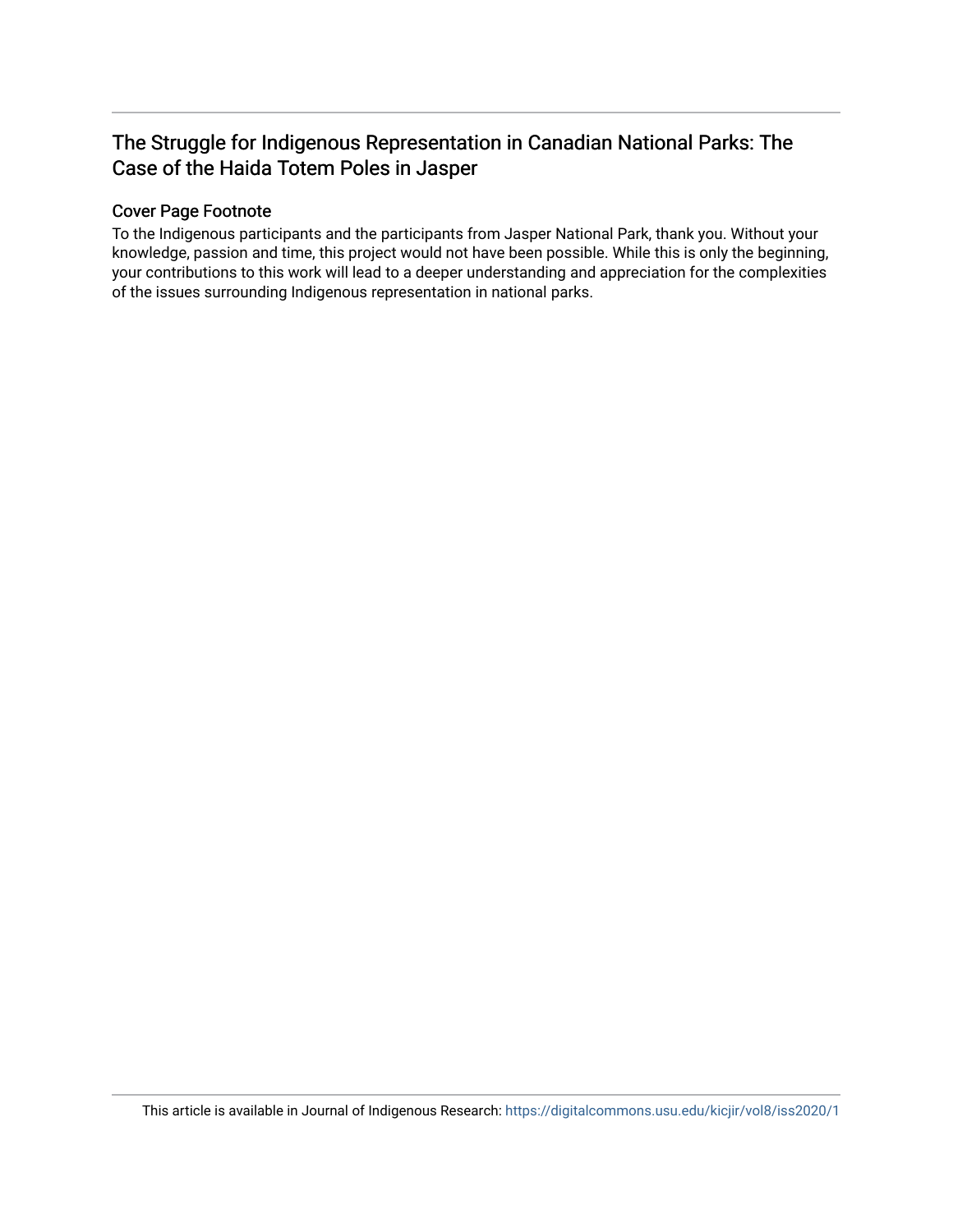#### **The Struggle for Indigenous Representation in Canadian National Parks: The Case of the Haida Totem Poles in Jasper**

National parks hold an important place in the identities of many North Americans. They protect some of the most beautiful landscapes on the planet and are home to a wide variety of wildlife species. Every year millions of national and international tourists visit Canadian national parks to take in the immense beauty and to learn about Canadian histories. National parks play an important role in preserving vital ecosystems, however that was not the original intention behind the creation of these protected spaces. Early national parks, including Jasper National Park (JNP), were designed to promote nation building and increase railway profits through making these areas more attractive to tourists (Binnema and Niemi, 2006). While borders of the national parks in the Canadian Rockies were altered on several occasions to accommodate resource-extraction industries, these parks were originally promoted as "pure," "untouched" wildernesses (Mason, 2014). Therein lies the source of many issues that would develop over the  $20<sup>th</sup>$  century which denied the reality that diverse Indigenous groups actively managed and relied on these lands since time immemorial. In order to achieve the ideal "empty" landscapes that railway companies and national park officials promoted to tourists, park officials began to forcibly remove Indigenous peoples from their traditional lands inside these newly established parks (Snow, 2005). Ironically, tourism industries also provided opportunities for local Indigenous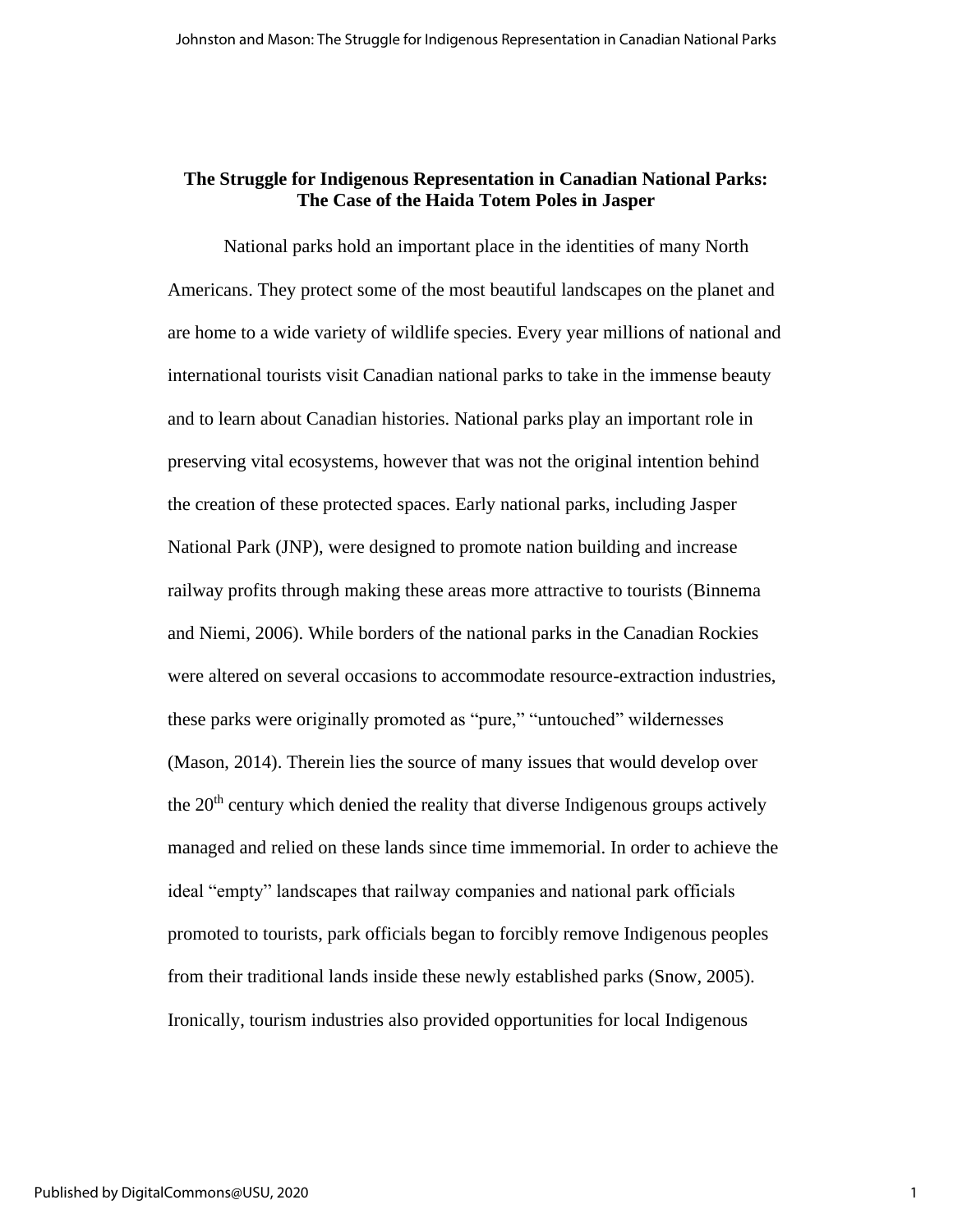groups to return to their territories. For example, Nakoda Elders and leaders strategically built relations with tourism entrepreneurs and local politicians as active participants in regional tourism economies. These relations ensured that local peoples regained access to sacred sites and traditional territories that were redefined as the Rocky Mountain parks (Mason, 2014). JNP is one of the oldest (established in 1907) and largest national parks in the Canadian Rockies, spanning 11,228 square kilometers. In a contemporary context, JNP management has a unique set of challenges, but also many opportunities to work with local Indigenous peoples (MacLaren, 2007).

While our research examines a number of issues found in the Rocky Mountains park's educational programming, in this article we focus on one particular representational challenge, the Haida totem pole that sits at the center of the town of Jasper. The pan-Indianism that homogenizes Indigenous cultures in Jasper is further endorsed by the Haida totem pole, which promotes northwestern coastal Indigenous cultures that have no traditional connection to the region (Johnston, 2018). Meanwhile, there is nothing to acknowledge local Indigenous cultures. This is token representation of Indigeneity is misleading for visitors to the park. Indigenous cultures and histories presented through interpretive programming and signage from non-Indigenous perspectives can form large gaps in knowledge as Indigenous peoples are not consulted about what aspects of their cultures should, or could, be shared. Guided by Indigenous Methodologies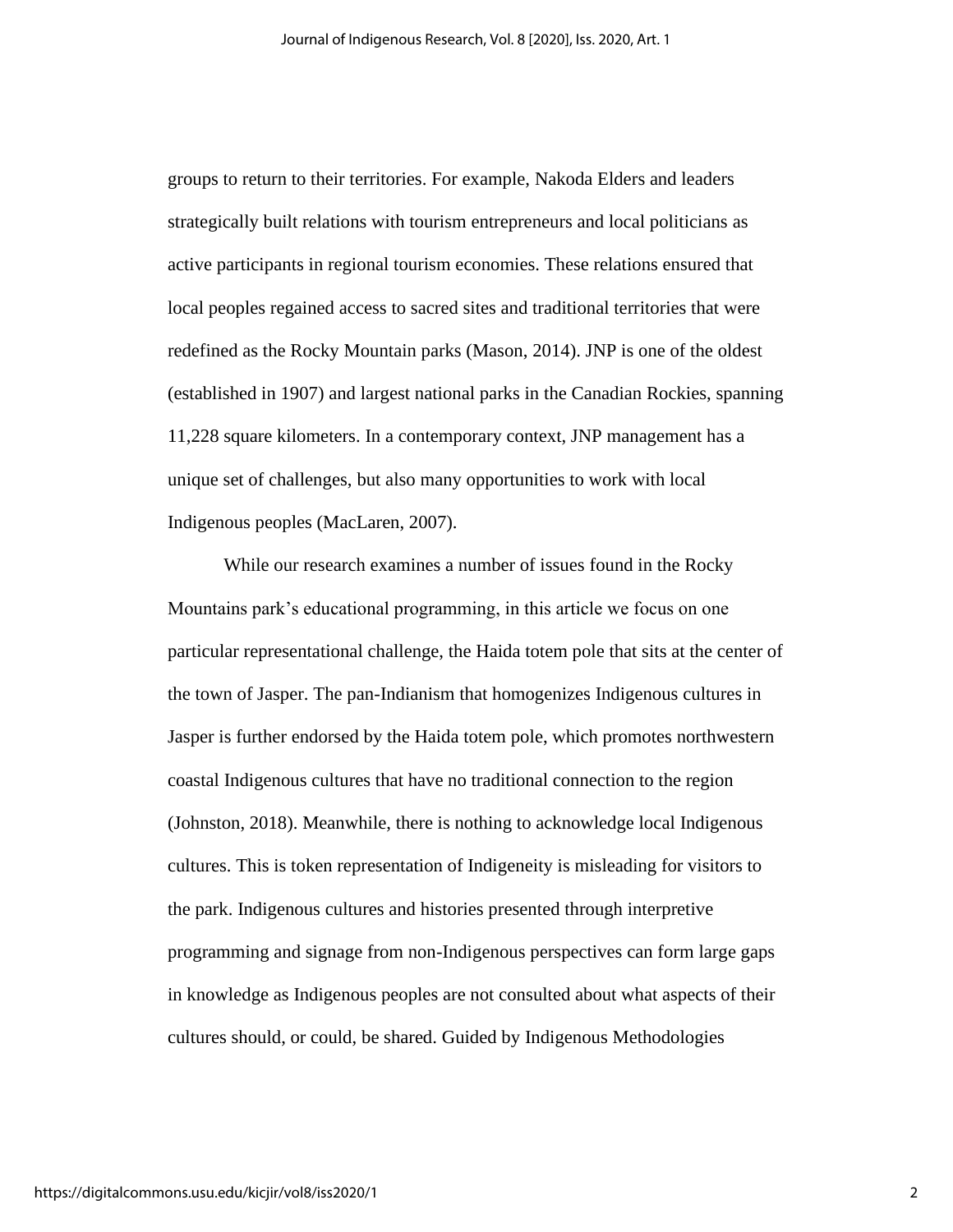(Smith, 1999; Kovach, 2009), this research was based on 18 personal interviews with management of Jasper National Park (**Table 1**) and an informal body of Indigenous representatives referred to as the Jasper Indigenous Forum (**Table 2**).

#### **Table 1**

| <b>Name</b>                                                               | <b>Position with Jasper National Park</b>                                        |
|---------------------------------------------------------------------------|----------------------------------------------------------------------------------|
| Greg Deagle<br>$(M$ étis)                                                 | Administrative Assistant for the Indigenous<br>Affairs Unit                      |
| Mark Young<br>(Swampy Cree)                                               | Indigenous Affairs Manager                                                       |
| Gloria Keyes-Brady                                                        | Interpretation and Information Centre<br>Coordinator                             |
| <b>Brian Catto</b>                                                        | <b>Interpretation Coordinator</b>                                                |
| Joshua Ibelshauser<br>(Algonquins of Greater Golden<br>Lake First Nation) | <b>Information Centre Coordinator (former</b><br><i>Indigenous Interpreter</i> ) |
| Alan Fehr                                                                 | Field Unit Superintendent for the Jasper Field<br>Unit                           |

*Jasper National Park Management Participants*

#### **Table 2**

| <b>Name</b>                  | <b>Nation/Ancestry</b>                                           |
|------------------------------|------------------------------------------------------------------|
| <b>Barry Wesley</b>          | Bighorn Chiniki Stoney/Nakoda                                    |
| John Wesley ( <i>Elder</i> ) | Bighorn Chiniki Stoney/Nakoda                                    |
| Seona Abraham                | Bighorn Chiniki Stoney/Nakoda                                    |
| Charlie Abraham (Elder)      | Bighorn Chiniki Stoney/Nakoda                                    |
| <b>Raymond Cardinal</b>      | <b>Sucker Creek First Nation and Paul First</b><br><b>Nation</b> |
| <b>Christopher Gall</b>      | Métis Nation of BC                                               |
| Laurian Gladue               | <b>Kelly Lake Cree Nation</b>                                    |
| George Lampreau              | <b>Simpcw First Nation</b>                                       |
| Christina Plante (Elder)     | Métis and Cree                                                   |
| Loretta Belcourt             | Lac Ste. Anne Métis                                              |
| William Snow                 | Stoney/Nakoda Nation                                             |
| <b>Rick Ouellet</b>          | Descendant of John Moberly                                       |

*Jasper Indigenous Forum Participants*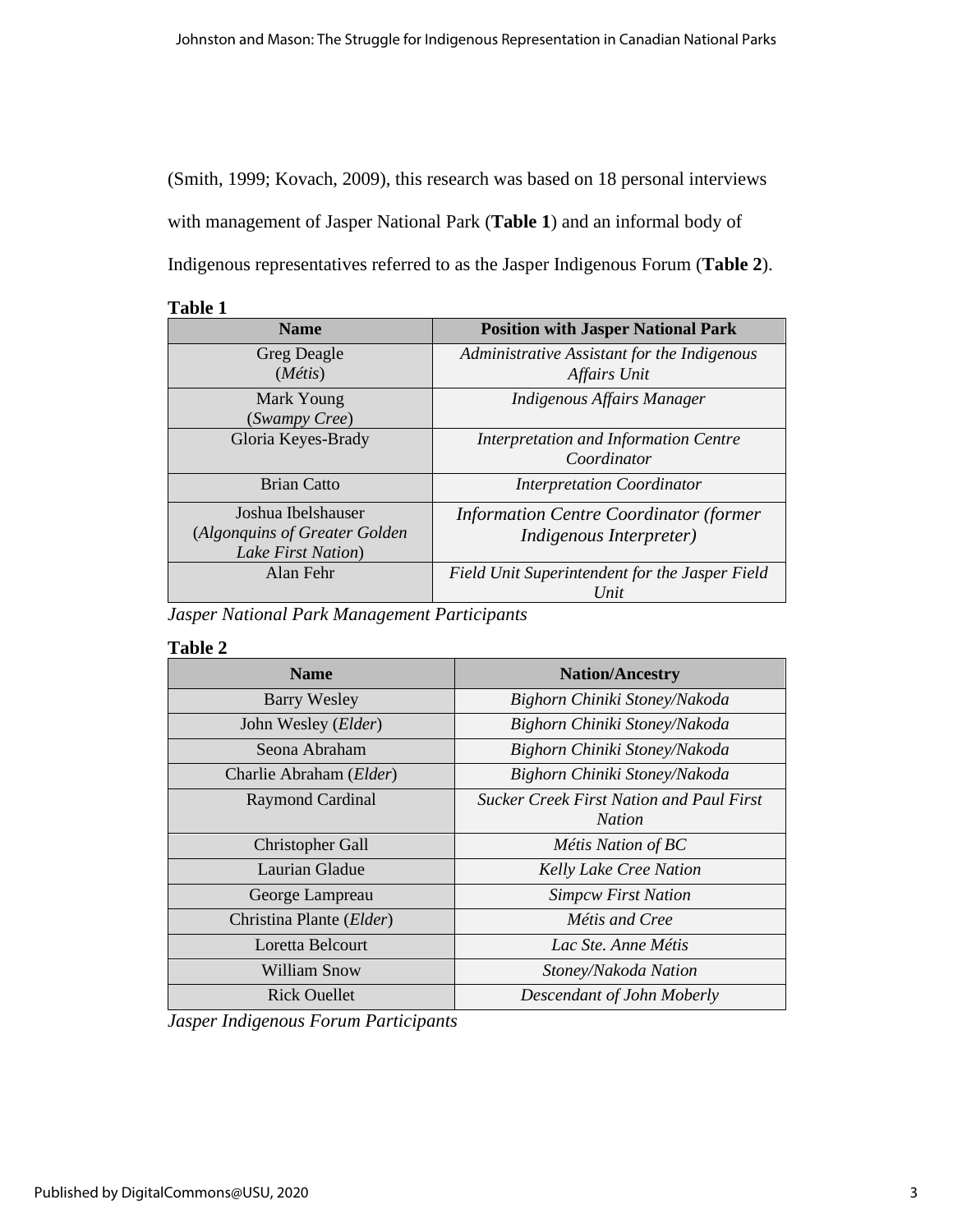We address the following questions in this short article: 1) why is the history and presence of a totem pole in JNP problematic; and 2) how can relations be improved between local Indigenous groups and park management to take advantage of educational opportunities that will benefit numerous groups?

#### **Problems with Indigenous Representation in Jasper**

JNP management currently collaborates with 26 Indigenous communities who have traditional ties to park lands. These communities make up the JIF, an unofficial advisory committee that provides input to park management. Although park management works with many diverse groups, Indigenous representation in JNP is severely lacking. The park histories, that are shared, overwhelmingly profile European narratives. These highlight European explorers and discoveries, while simultaneously glossing over the rich Indigenous histories of the park. The interpretive and educational programming that attempt to address aspects of local Indigenous histories and cultures are done so from a Eurocentric point of view (Youdelis, 2016). This serves to perpetuate stereotypes of Indigenous cultures and histories, such as the idea that all Indigenous peoples are the same, interacting with Europeans in the same ways, without distinct cultures or languages. As was common in tourism industries throughout Canada, these forms of homogenization of Indigenous peoples through general statements about their cultures and simplified representations caused considerable harm to Indigenous communities

4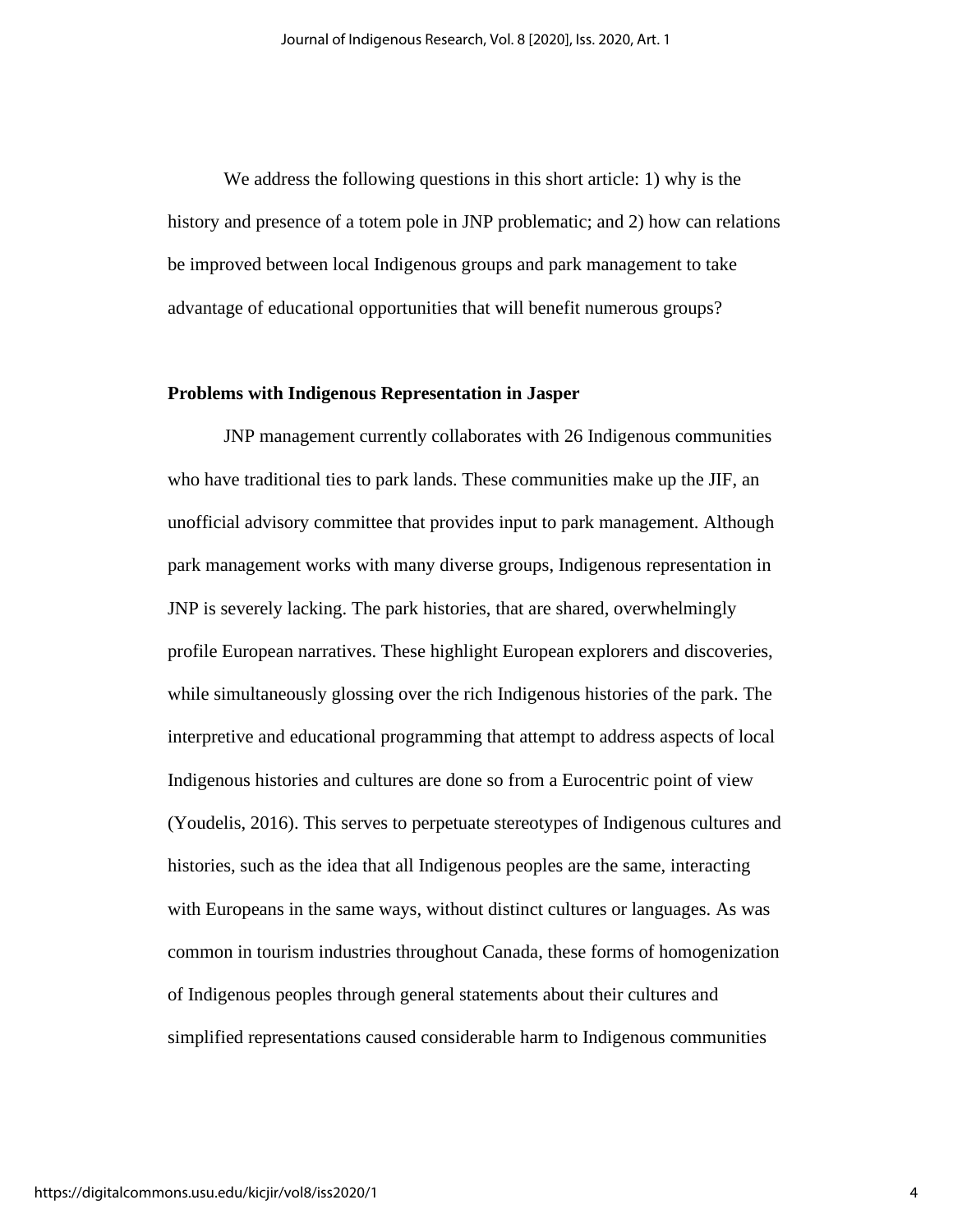(Snow, 2005; Mason, 2015). Rather than acknowledging their distinctiveness, these token Eurocentric perspectives undervalue Indigenous histories in Canada and fail to embrace the vast diversity of Canada's Indigenous peoples. The Haida Totem Pole in Jasper exemplifies these issues.

#### **The Totem Poles**

When JNP was established, the Grand Trunk Pacific Railway brought in the first Haida totem pole, known as the Raven Totem Pole. This pole stood for almost one hundred years before being replaced by the Two Brother Totem Pole in 2011. The basic origins of the first pole are known, but the mindset of those who erected it is not clear. Parks in the past were primarily tourism focused and Indigenous art was certainly a draw for tourists (Mason, 2015). Especially during the first few decades of the  $20<sup>th</sup>$  century, the desire of tourists to experience Indigenous art and culture fueled a global industry where misrepresentation, misappropriation and theft were common (Deloria, 1998). Totem poles were prized representations of Western North American Indigenous cultures and consequently were regularly targets of these industries (Ames, 1995). According to Stoney Nakoda Elder John Wesley (personal interview, October 11, 2017), people did not think of how the erecting of a Haida pole would be received negatively in Jasper. The lack of consideration for local Indigenous cultures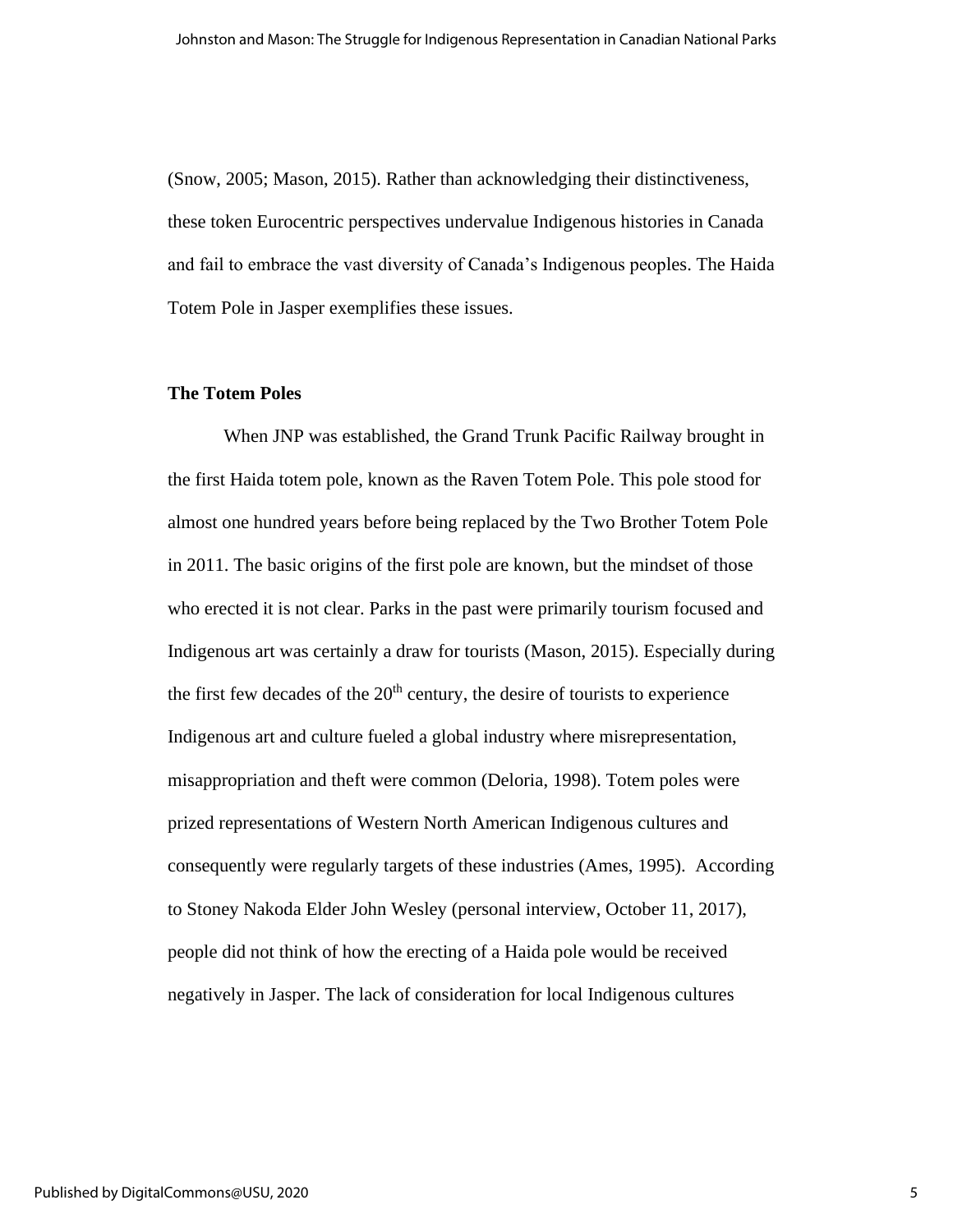speaks to the Euro-Canadian perspectives of Indigenous peoples when Jasper was first being established.

In the midst of reconciliation discussions in the park, the 45ft tall Haida totem pole, remains a highly visible structure, that continues to misrepresent local Indigenous cultures. Millions of tourists that arrive in Jasper have little knowledge of Indigenous cultures or histories and they rely on information provided to them in places like national parks to foster experiences with Indigenous cultures. This lack of knowledge of Indigenous cultures is also prevalent among residents of Jasper townsite. As Brian Catto, the Interpretation Coordinator at JNP, points out there remains little knowledge and awareness of Indigenous peoples among local residents (personal interview, August 29, 2017). Raymond Cardinal, representing Sucker Creek and Paul First Nations in the JIF, explained that most park management and members of the JIF agree that the totem pole serves as a way to reinforce stereotypes about Indigenous cultures (personal interview, November 14, 2017). As there are not many opportunities to increase Indigenous awareness among Jasper residents, structures like the totem pole can lead to uniformed ideas. The Field Unit Superintendent for the Jasper, Alan Fehr, explained that proper cultural awareness training for staff could provide them with knowledge that can be disseminated throughout the town of Jasper, which is predominantly residents of Euro-Canadian descent (personal interview, September 22, 2017). Mark Young, Swampy Cree, is the Indigenous Affairs Manager of the park. He feels it

6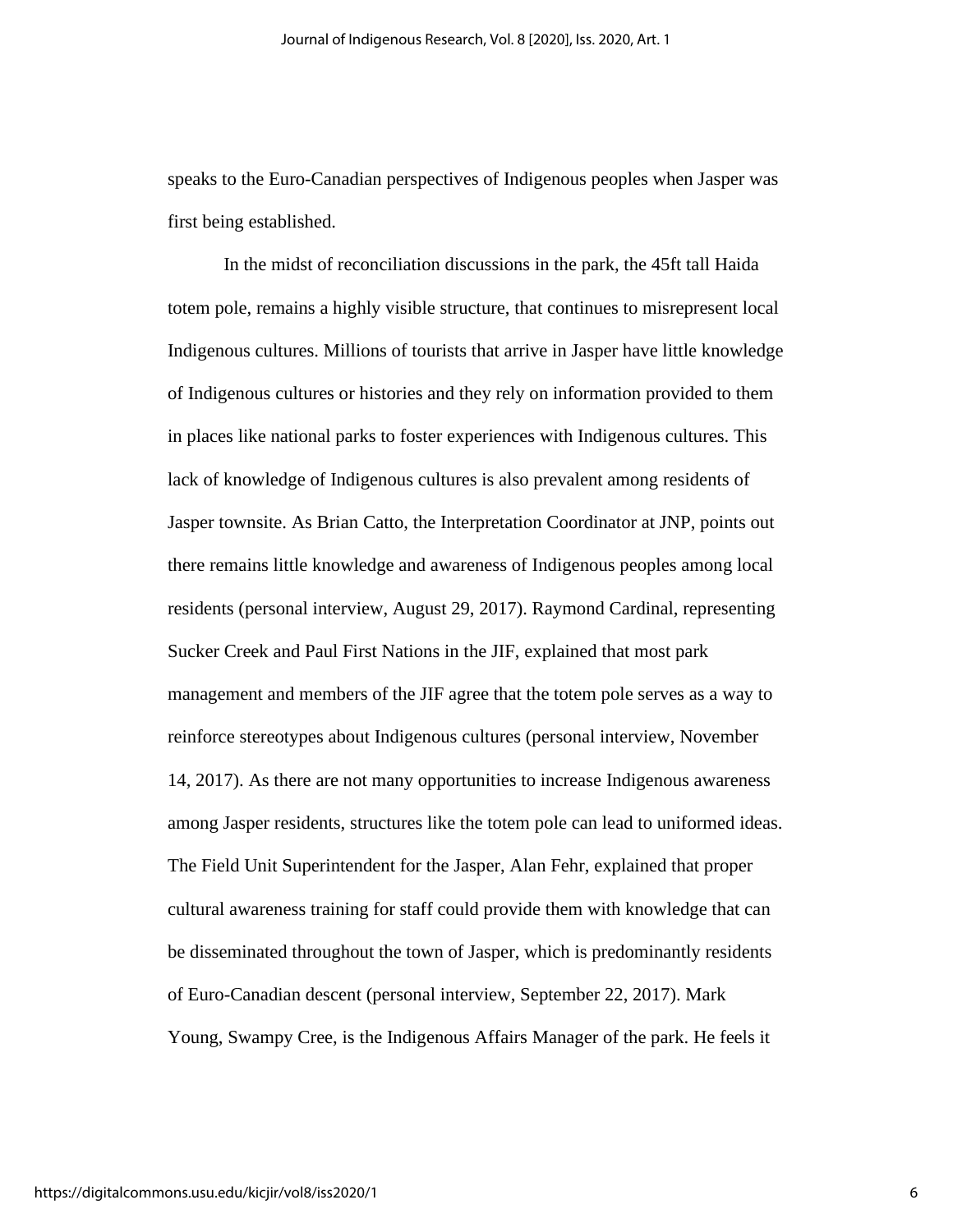is unfortunate to have a totem pole in Jasper, as it continues to confuse the understandings of traditional territories (personal interview, August 28, 2017). The totem pole makes cultural awareness more difficult as it is harder to communicate the importance of Indigenous connection to this place when the only symbol of Indigenous culture does not accurately represent any of the local Indigenous groups.

Even though the current totem pole was erected in 2011, there remains no recognition of any of the local Indigenous groups who are part of the JIF. It appears that there is disagreement over whether or not to accept the Haida totem pole. Deagle, a Métis member of the Indigenous Affairs Unit for the park, spoke of the pipe ceremony that took place in Jasper on July 15, 2011 between some of the local Indigenous communities and the Council of the Haida Nation. The Haida were welcomed as an honorary member of the Jasper Indigenous Forum, but Deagle suggested that there are Indigenous communities who still have issues with the totem pole (personal interview, August 24, 2017). Many JIF members were concerned that the totem pole would spread misinformation about which Indigenous peoples actually lived in Jasper and that it also did not represent any nations who currently reside in the province of Alberta, as opposed to the Nations who now live in the province of British Columbia. This sentiment was echoed by Fehr, who argued that JIF members were more focused on the development of their own cultural representations in the park to educate visitors than on the totem

7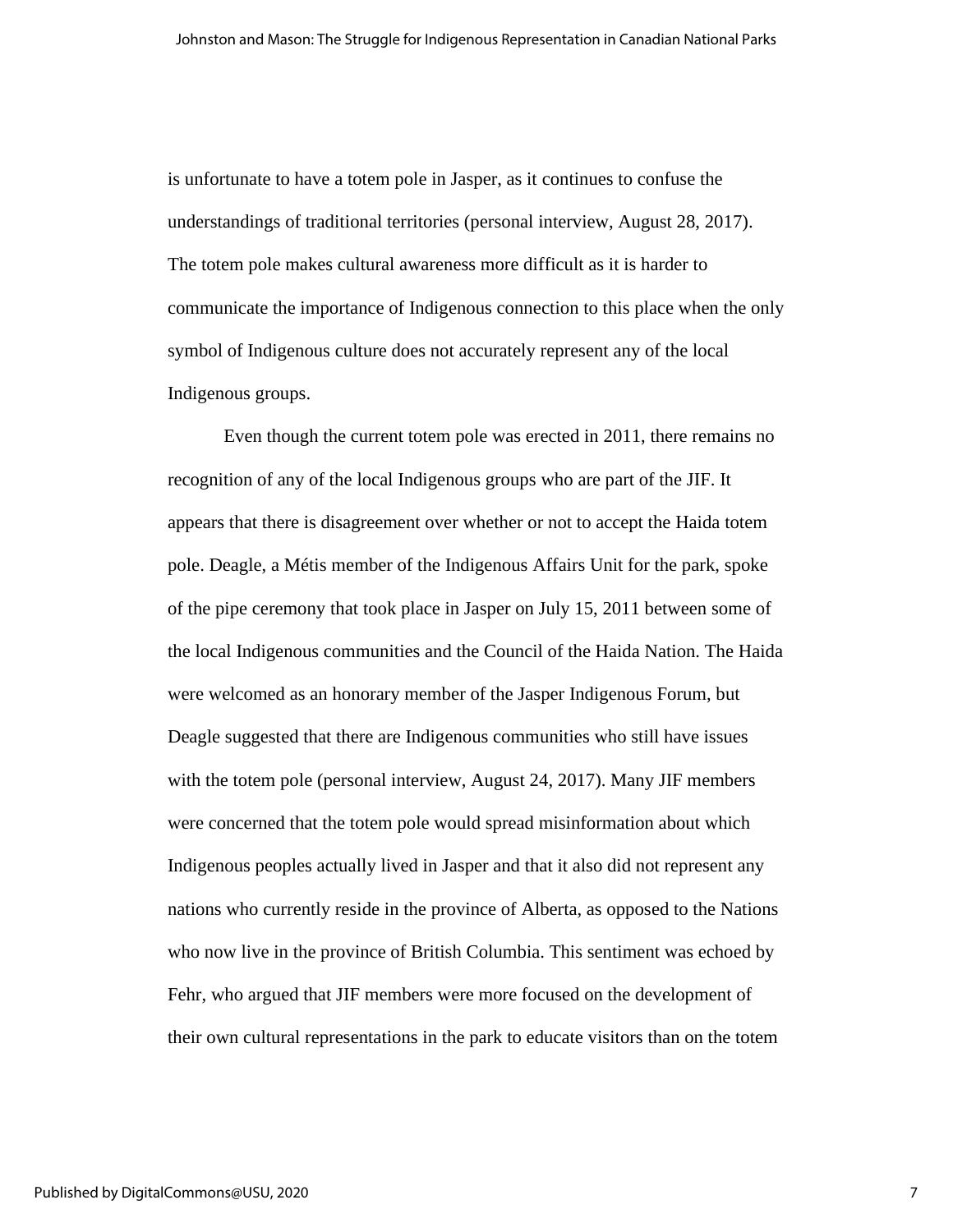pole (personal interview, September 22, 2017). Deagle stated that eventually local Indigenous peoples will have an opportunity to celebrate their cultures in proximity to the totem pole (personal interview, August 24, 2017). Laurian Gladue, Kelly Lake Cree Nation, noted that for many JIF members, the progress on the development of their own representations is far too slow (personal interview, November 16, 2017).

While there are initiatives underway to improve relationship between Indigenous forum communities and JNP management, the issue of the totem pole does not appear to have gone away. Some Indigenous forum members see the totem pole as a reminder that the government will do what it wants, regardless of connection to place, regardless of whose traditional territories it is (Young, personal interview, August 28, 2017). Having a Haida totem pole in Jasper has upset some of the local Indigenous communities. As Gladue suggested, it misrepresents Indigenous cultures to visitors and locals, and it denies local Indigenous groups the ability to present their own cultures in their own territory (personal interview, November 16, 2017).

#### **Recommendations for the Totem Pole: Remove It or Add Context**

There is no historical reason to have the current Haida totem pole (Two-Brother Pole) in Jasper, other than the fact that there has been a totem pole (Raven Pole) in the park since JNP was established in 1907. Wesley, J. explained that it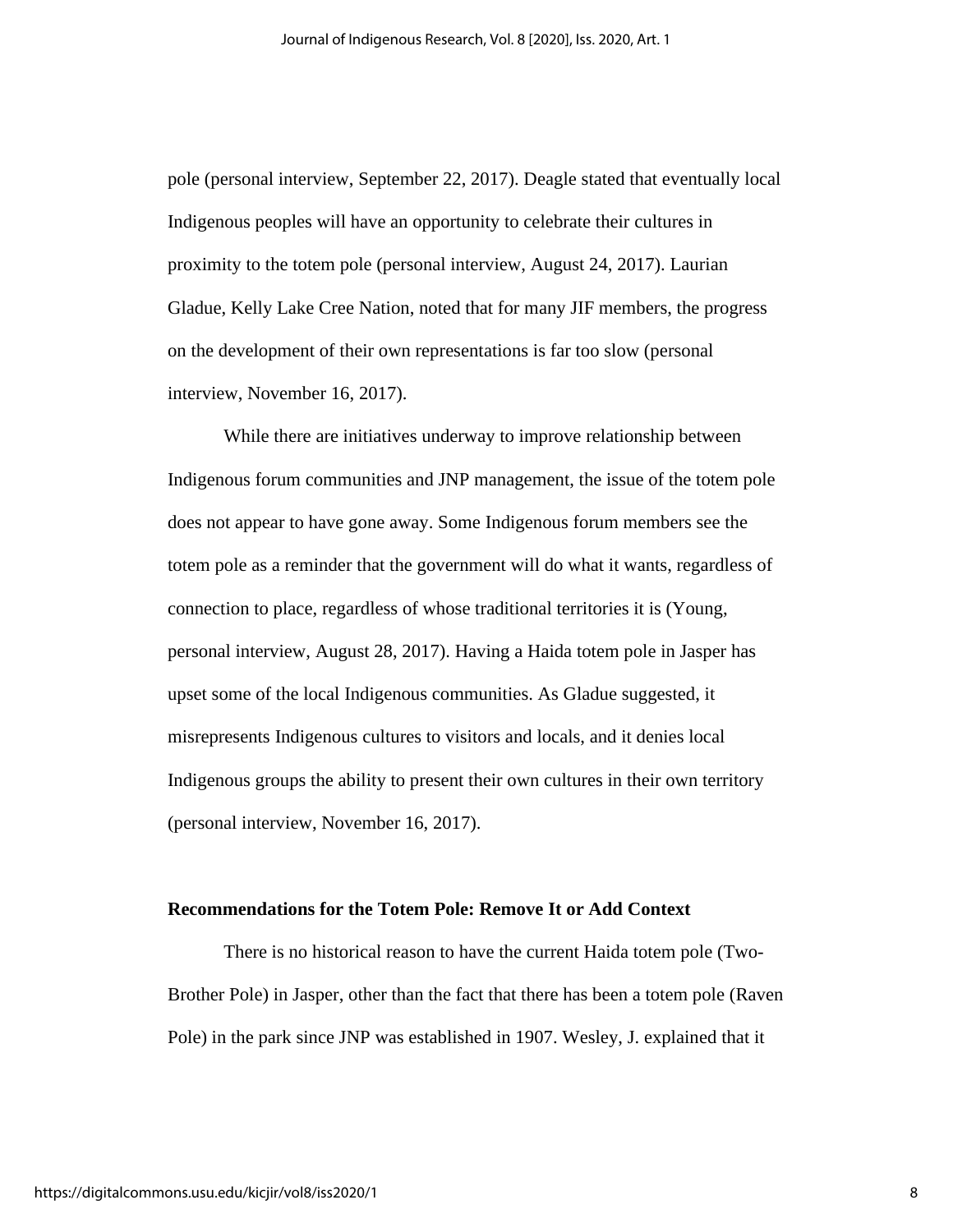does not relate to local Indigenous communities (personal interview, October 11, 2017). However, it does act as a reminder to local communities about how decisions used to be made. Josh Ibelshauser, from Algonquin of Greater Golden Lake First Nation, is the Information Centre Coordinator for Jasper National Park, and believes it can also be a reminder of how decision-making processes can be improved by consideration and consultation with local Indigenous communities (personal interview, August 30, 2017). There is a general understanding, among park management, that the totem pole is not entirely respectful of local Indigenous groups, but there is little notion that the pole will be removed (Catto, personal interview, August 29, 2017). Despite the acknowledgement by some JIF members and JNP management that the totem pole is not culturally relevant or appropriate to local Indigenous cultures, there does not appear to be any plans to remove it or add clarifying details to its interpretive panels to address the cultural discrepancy it poses (Deagle, personal interview, August 24, 2017). While removing the totem pole does not seem to be an option that JNP management is pursuing, there remains a different step to take in shaping the representations of local Indigenous cultures.

To address this misrepresentation, the interpretive panels located next to the totem pole should include content that reflects the history of the totem pole's arrival in Jasper and its lack of connection to Indigenous groups whose traditional territories it stands on (Wesley, J., personal interview, October 11, 2017). These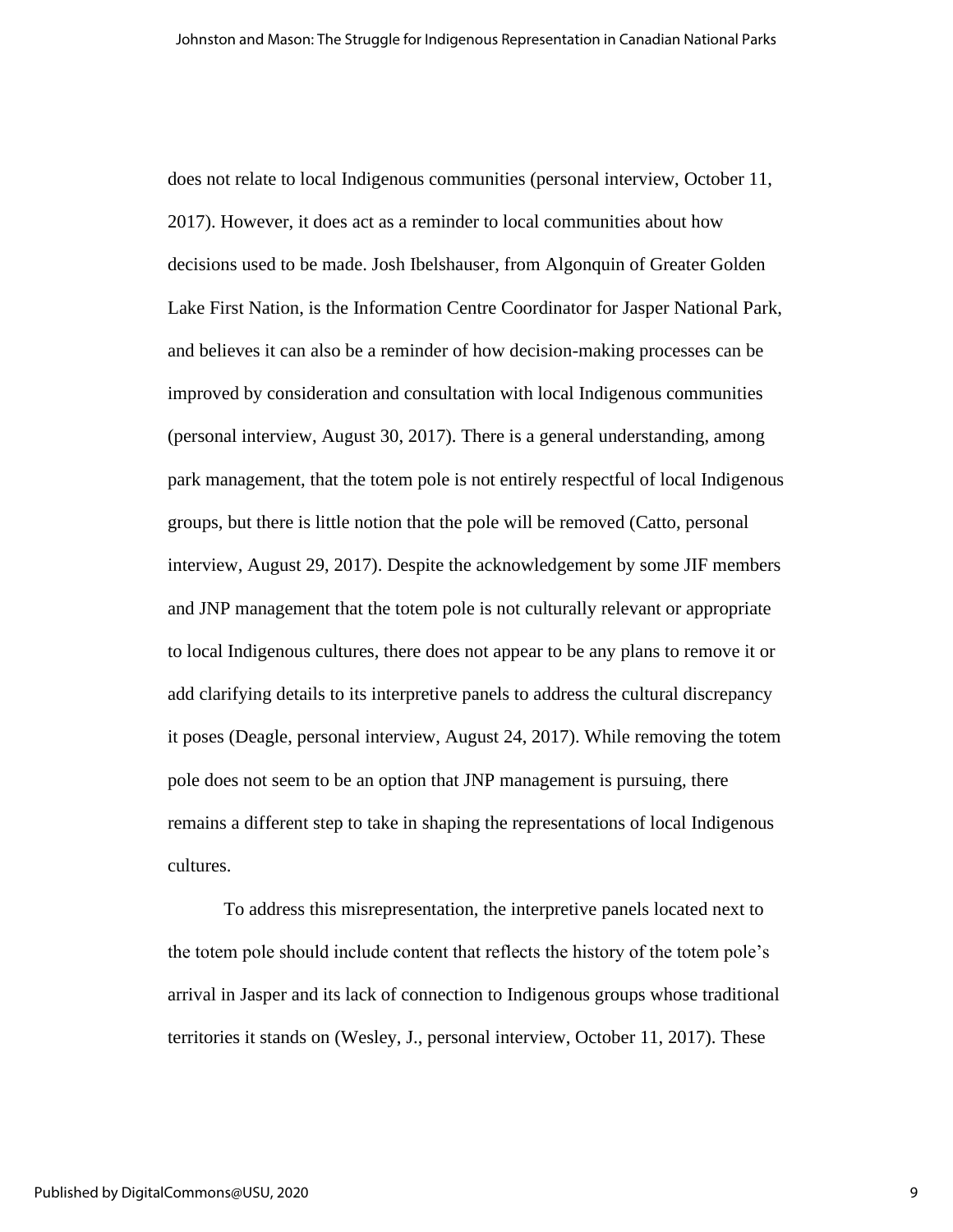interpretive panels relay the story of two Haida brothers who travelled to Jasper. While the panels refer to the pole raising ceremony and the Haida multiple times, they fail to explain which local Indigenous groups participated in the ceremony or where they were from. The local Indigenous peoples are simply referred to as "regional Indigenous" communities. Ibelshauser contends that this type of acknowledgement of the history of the totem pole could be more beneficial than simply removing it. Our research findings suggest that unless the totem pole is removed entirely, this situation could be rectified by adding interpretive panels to clarify the lack of cultural significance it has to local Indigenous groups. This will allow visitors to better understand that local Indigenous cultures are distinct from token or stereotypical symbols used to represent Indigenous peoples across Canada. As it stands, the totem pole is lacking in context and explanation for its presence and it does not acknowledge the Indigenous groups with traditional connections to JNP. The consequence is the continual misrepresentation of local Indigenous cultures that reproduce the colonial mindset and violence that the park was founded on and communities were displaced to begin with.

Until recent changes to the National Parks Act (2000) in Canada, Indigenous peoples were banned from practicing their traditional subsistence practices and ceremonies within national park boundaries (Langdon, Prosper, & Gagnon, 2010). Changes have been minimal when they have occurred at all. However, any progress has stemmed from shifting government policies due to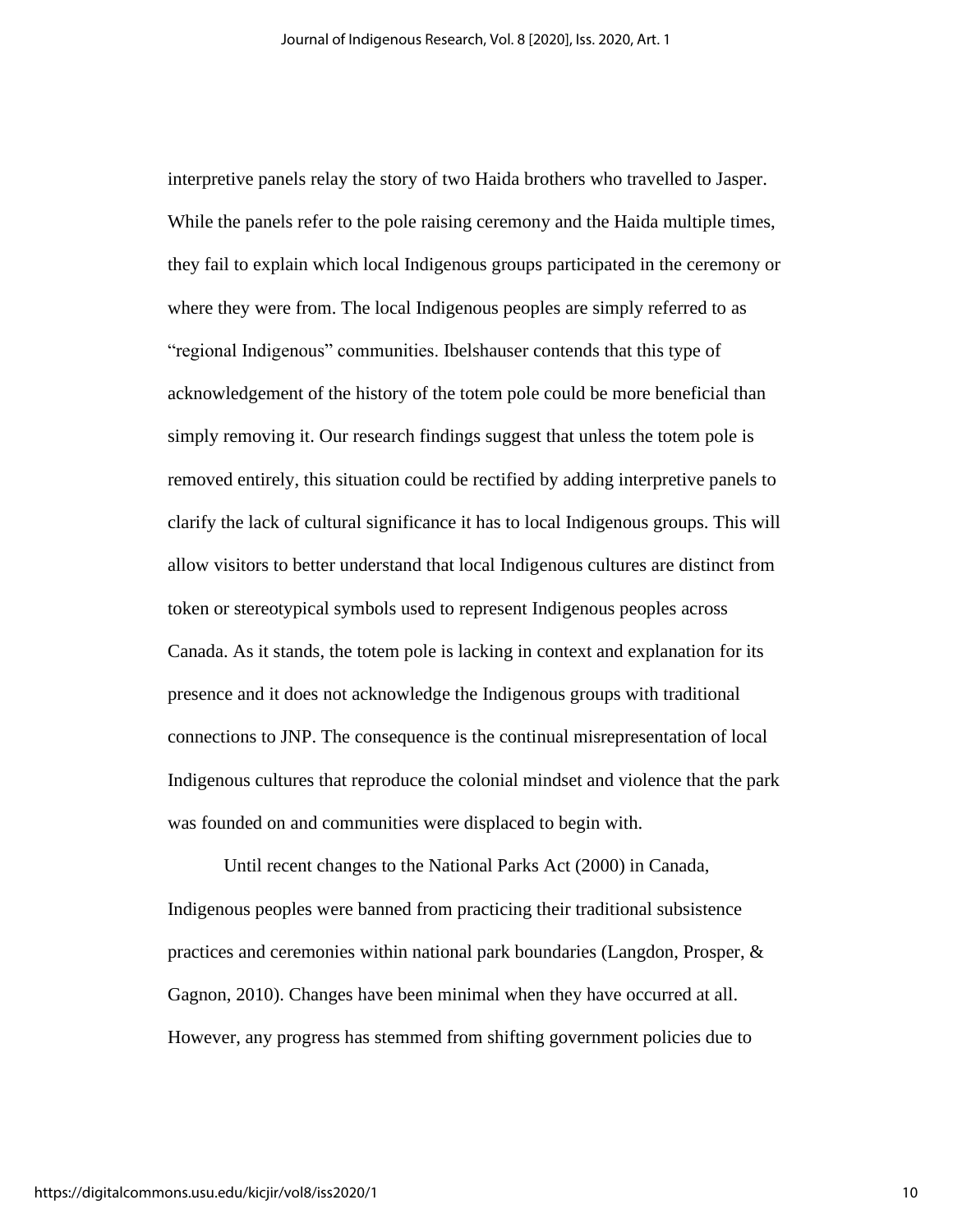land claims, historical treaties and supreme court victories in favour of Indigenous land rights and title (Turner and Bitoni, 2011). While Indigenous land rights are being recognized across Canada, incorporating those rights in practice is an incredibly slow process. The results of this research assert that increasing consultation with Indigenous groups over interpretive content could debunk negative stereotypes and also form better relationships between local Indigenous peoples and JNP management. Our findings encourage park managers to rethink representational images to account for the impacts on local Indigenous peoples and reconsider the educational opportunities to help reconcile the past and move forward to address some of the concerns of Indigenous peoples in Jasper and those encountered by many Indigenous communities more broadly throughout North America.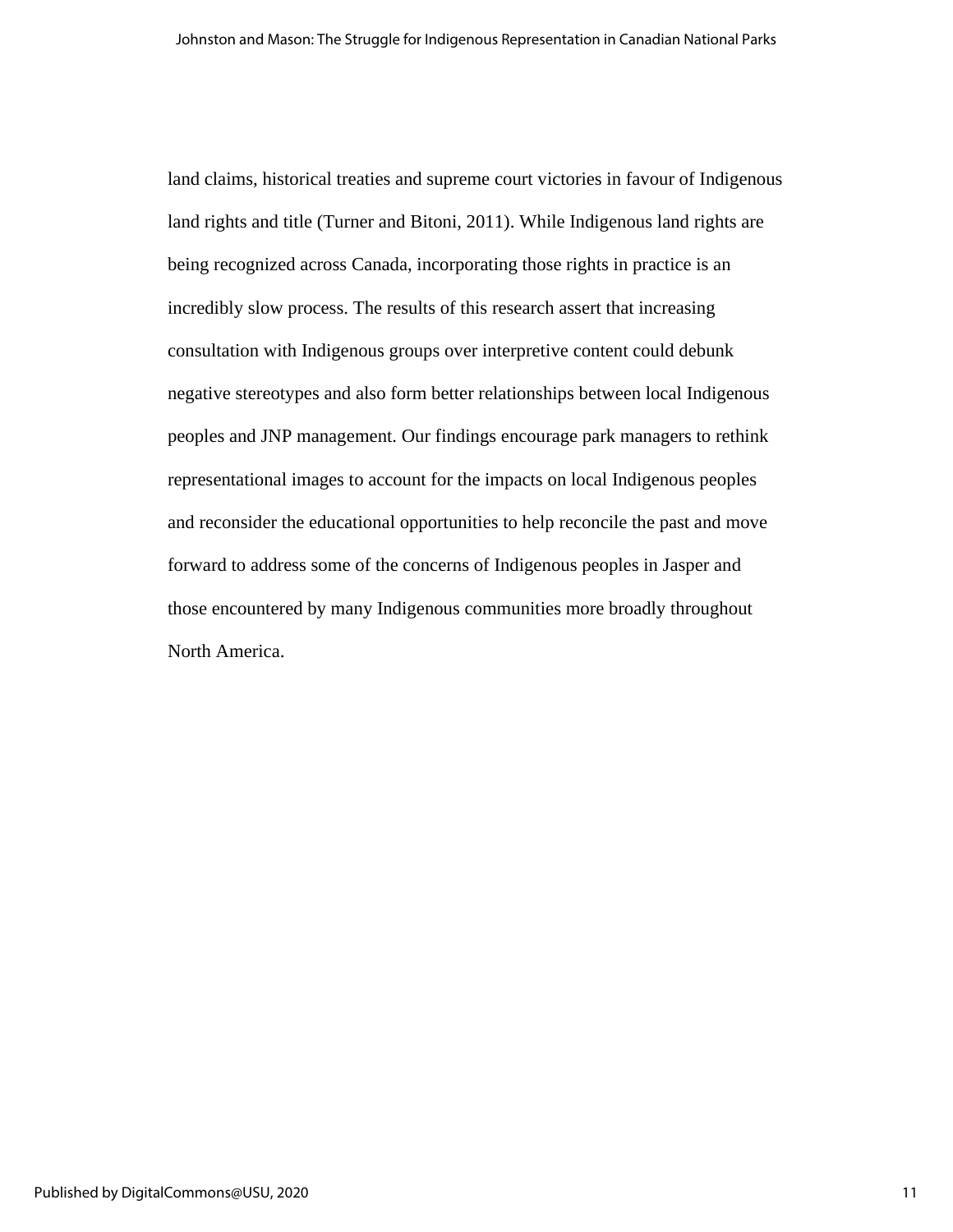#### **References**

Ames, M. A. (1995). *Cannibal Tours and Glass Boxes: The Anthropology of Museums*. University of British Columbia Press.

Binnema, T. T., & Niemi, M. (2006). 'let the line be drawn now': Wilderness, Conservation, and the Exclusion of Aboriginal People from Banff National Park in Canada. *Environmental History*, 11(4), 724-750. https://doi.org/ 10.1093/envhis/11.4.724

Cardinal, R. (2017, November 14). Personal Interview. Jasper Indigenous Forum.

Catto, B. (2017, August 29). Personal Interview. Jasper National Park.

Deagle, G. (2017, August 24). Personal Interview. Jasper National Park.

Deloria, P. J. (1998). *Playing Indian*. Yale University Press.

Fehr, A. (2017, September 22). Personal Interview. Jasper National Park.

Gladue, L. (2017, November 16). Personal Interview. Jasper Indigenous Forum.

Ibelshauser, J. (2017, August 30). Personal Interview. Jasper National Park.

Johnston, J. W. (2018). Incorporating Indigenous Voices: The Struggle for Increased Representation in Jasper National Park (Master's thesis, Thompson Rivers University, Kamloops, Canada). Retrieved from https://www.tru.ca /\_\_shared/assets/Jason\_Johnston\_ thesis44603.pdf.

Kovach, M. (2009). *Indigenous Methodologies: Characteristics, conversations, and contexts*. University of Toronto Press.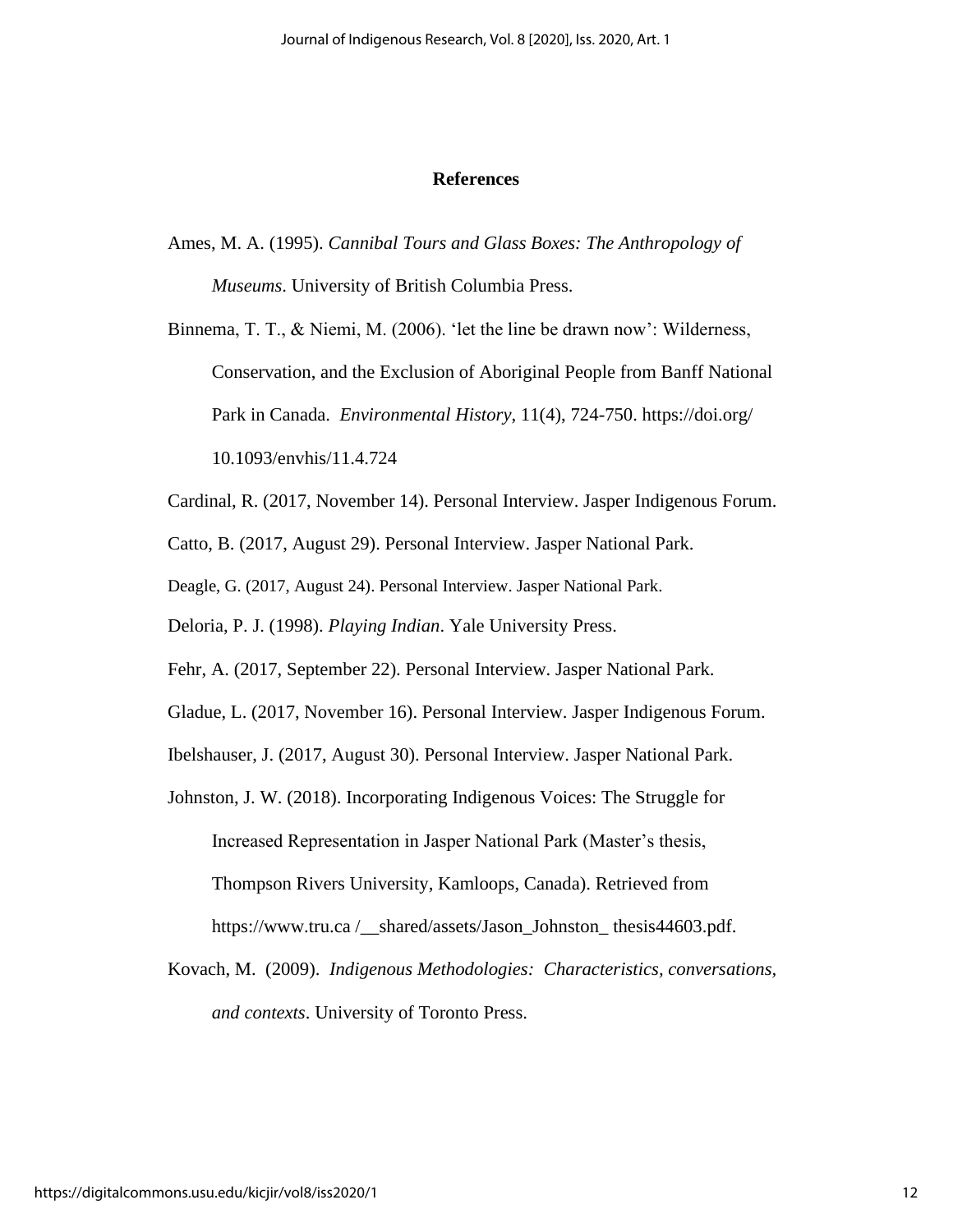Langdon, S., Prosper, R., & Gagnon, N. (2010). Two Paths One Direction: Parks Canada and Aboriginal Peoples Working Together. *The George Wright Forum* 27(2), 222-233.

MacLaren, I. S. (2007). *Culturing wilderness in Jasper National Park: studies in two centuries of human history in the Upper Athabasca River Watershed*. Edmonton: University of Alberta Press.

- Mason, C. W. (2014). *Spirits of the Rockies: Reasserting an Indigenous Presence in Banff National Park*. University of Toronto Press. https://doi.org/ 10.3138/9781442619913
- Mason, C. W. (2015). "The Banff Indian Days Tourism Festivals." *Annals of Tourism Research* 53, 77-95. https://doi.org/10.1016/j.annals.2015.04.008
- Snow, J. (2005). *These mountains are our sacred places: the story of the Stoney Indians*. Toronto: Fifth House Publishing.
- Tuhiwai Smith, L. (1999). *Decolonizing Methodologies: Research and Indigenous Peoples*. Dunedin: University of Otago Press.
- Turner, K. L., & Bitonti, C. P. (2011). Conservancies in British Columbia, Canada: Bringing Together Protected Areas and First Nations' Interests. *International Indigenous Policy Journal*, 2(2). https://doi.org/10.18584/iipj. 2011.2.2.3

Wesley, J. (2017, October 11). Personal Interview. Jasper Indigenous Forum.